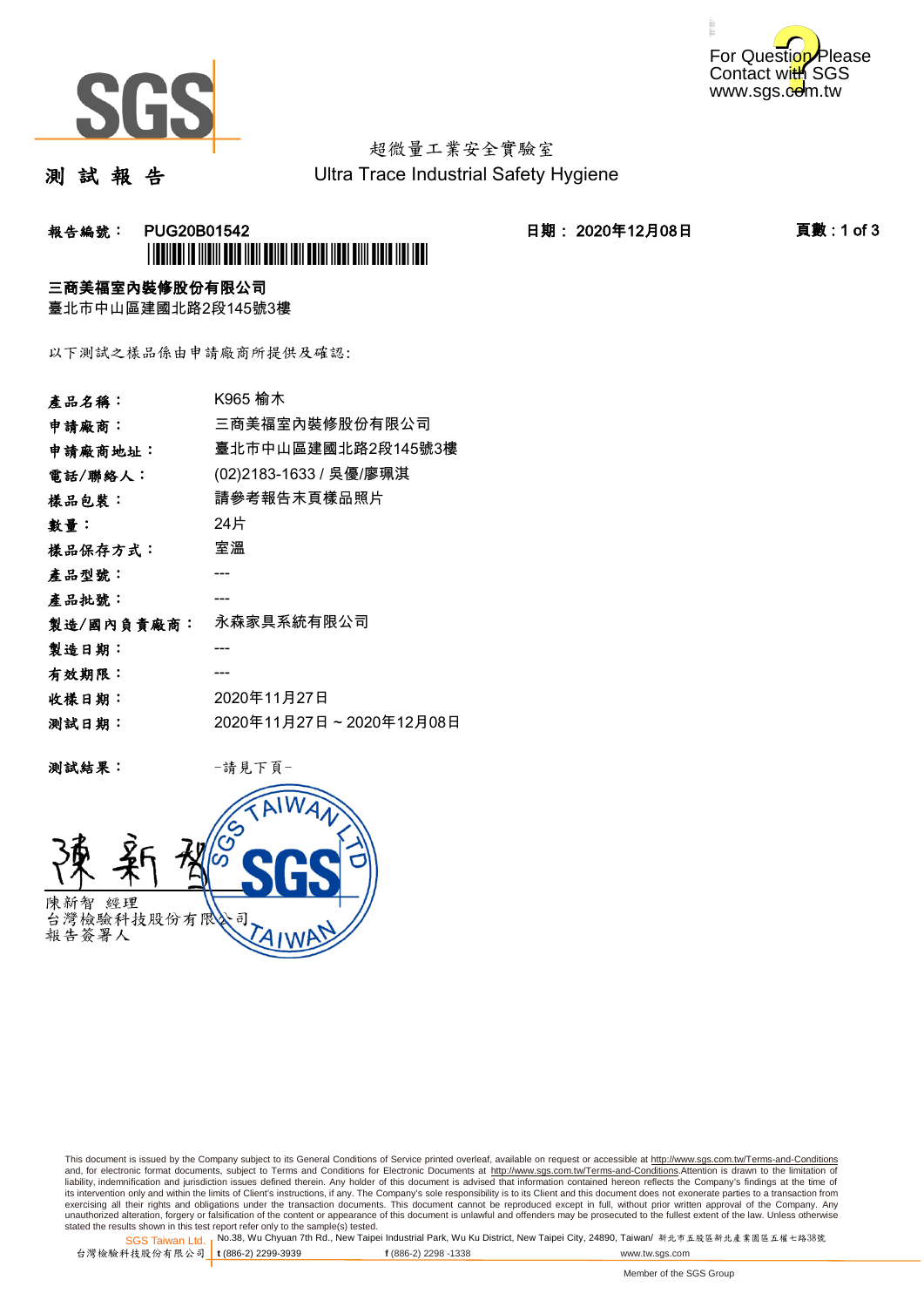

# 超微量工業安全實驗室

測 試 報 告

Ultra Trace Industrial Safety Hygiene

## **報告編號: PUG20B01542 日期: 2020年12月08日 頁數:2 of 3** \*PUG20B01542\*

### 三商美福室內裝修股份有限公司

臺北市中山區建國北路2段145號3樓

測試結果:

| 测試項目      | CAS NO.   | 測試方法                                                                                | 測試<br>結果 | 定量/偵測<br>極限 | 單位   |
|-----------|-----------|-------------------------------------------------------------------------------------|----------|-------------|------|
| 甲醛釋出量     |           | ---                                                                                 |          | ---         | --   |
| 甲醛釋出量-平均值 | $50-00-0$ | 本測試參考國家標準106.11.29公布建議檢驗<br><sup> </sup> 方法-CNS2215粒片板中甲醛釋出量,以分光 <br>光度計(UV/VIS)檢測。 | 0.137    | 0.0290      | mg/L |
| 甲醛釋出量-最大值 | $50-00-0$ |                                                                                     | 0.145    | 0.0290      | mg/L |

備註:

1.測試報告僅就委託者之委託事項提供測試結果,不對產品合法性做判斷。

2.本測試報告之所有檢驗內容,均依委託事項執行檢驗,如有不實,願意承擔完全責任。

3. 本報告不得分離,分離使用無效。

4.若該測試項目屬於定量分析則以「定量極限」表示;若該測試項目屬於定性分析則以「偵測極限」表示。

5.低於定量極限/偵測極限之測定值以「N.D.」或「 陰性」表示。微生物測試低於定量極限以「<定量極限值」表示。

6.甲醛釋出量:

| 記號  | 甲醛釋出量平均值丨 | 甲醛釋出量最大值 |  |  |
|-----|-----------|----------|--|--|
|     | $0.3$ 以下  | $0.4$ 以下 |  |  |
| ົ່າ | $0.5$ 以下  | $0.7$ 以下 |  |  |
| ົ   | $1.5$ 以下  | $2.1$ 以下 |  |  |

- END -

This document is issued by the Company subject to its General Conditions of Service printed overleaf, available on request or accessible at http://www.sgs.com.tw/Terms-and-Conditions and, for electronic format documents, subject to Terms and Conditions for Electronic Documents at http://www.sgs.com.tw/Terms-and-Conditions.Attention is drawn to the limitation of liability, indemnification and jurisdiction issues defined therein. Any holder of this document is advised that information contained hereon reflects the Company's findings at the time of<br>its intervention only and within t exercising all their rights and obligations under the transaction documents. This document cannot be reproduced except in full, without prior written approval of the Company. Any<br>unauthorized alteration, forgery or falsifi

SGS Taiwan Ltd. 1 stated the results shown in this test report refer only to the sample(s) tested.<br>Stated the results shown in this test report refer only to the sample(s) tested.

台灣檢驗科技股份有限公司

**t** (886-2) 2299-3939 **f** (886-2) 2298 -1338 www.tw.sgs.com